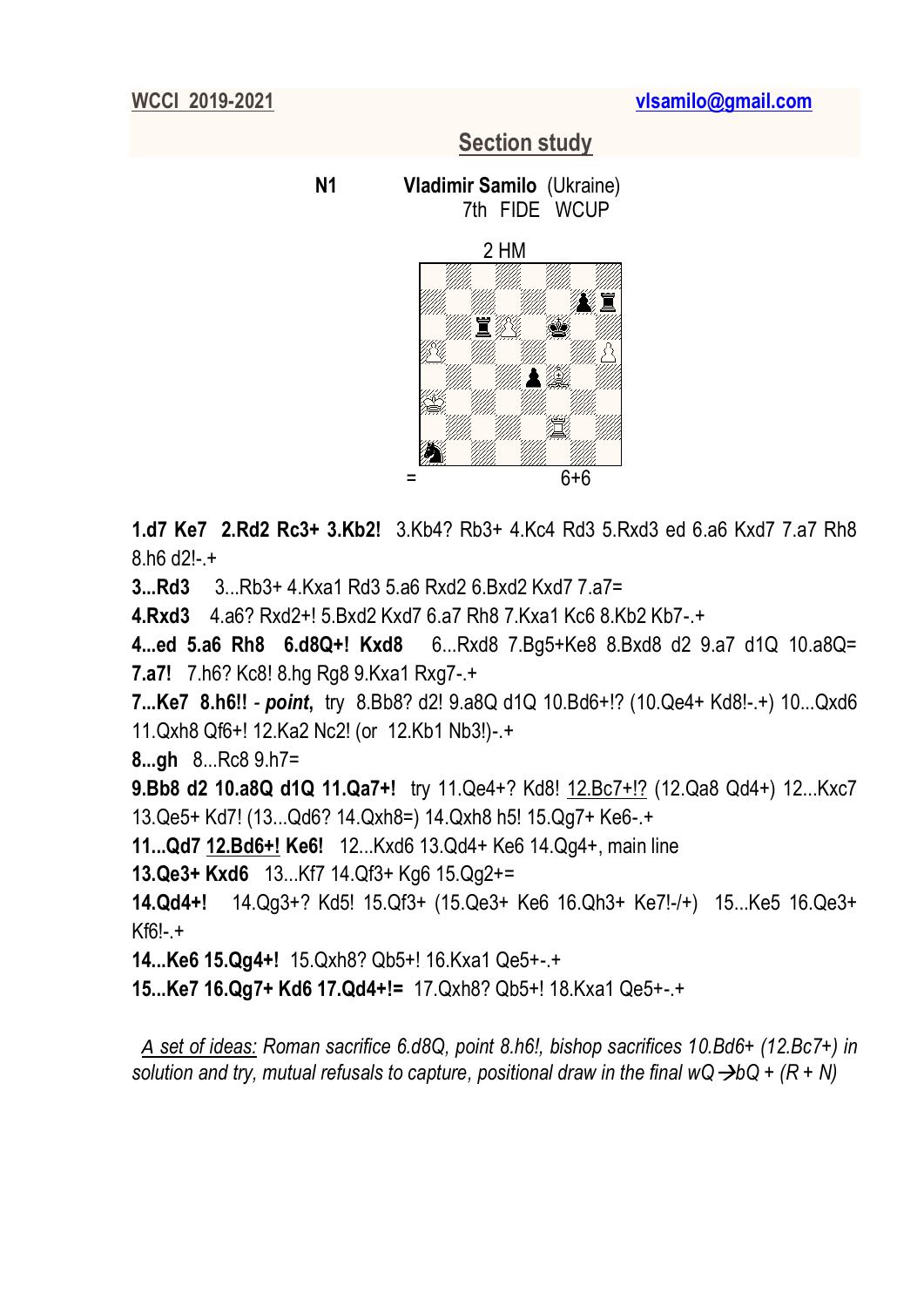### **N2 Vladimir Samilo** (Ukraine)

MT Raaphi Persitz , 2019

2nd Honor Mention



**1.Qb8+!** try 1.Qxa2+? Rc4+! 2.Kg5 h1Q 3.Ra8+ Kh7 4.Rh8+ Kxh8 5.Qa8+ Kh7

6.Rh3+! Qxh3?! 7.Qh/g8+! KxQ= st.mate, but 6...Rh4!-.+, or 1.Qb3+? Kh7!

(1...Rc4+ 2.Kg5! R6c5+ 3.Kg6! Rc6+ 4.Kg5= pos.draw) 2.Qd3+.Rg6!-.+ (2...Kh6

3.Rh3! Rh5+ 4.Kg4 Rg6+ 5.Kf4 Rf6+ 6.Kg4!= pos.draw)

**1...Kh7 2.Qxh2 Rh6+ 3.Kg3 Rxh2 4.Kxh2** 4.Rxa2? e1Q+ 5.Rxe1 6.Rxa2+.-

**4...Rc2! -** *point for black,*4...Rc3? 5.Ra/exc3=

**5.Rh3+!** try 5.Kg1? Rc3!! 6.Rxa2 Rxe3 (or 6.Rxe2 Rxa3) -.+ *eho*

**5...Kg6** 5...Kg8 6.Ra8+ Kf7 7.Rf3+!=

 **6.Rhg3+ Kf5** 6...Kf7 7.Rgf3+ Kg8 8,Ra8+! Kh7 9.Rh3+ Kg6 10,Rg3+ Kf5!

11.Kh3!! - *point,* 11**...**e1Q 12.Rf8+!=

 **7.Rgf3+ Ke4 8.Rfe3+ Kd4 9.Kg3!!** - *point***,** 9.Rd3+? Kc4!-.+

 **9...Rc3!** 9...a1Q 10.Red3+! Kc4 11.Rxa1 Kxd3 12.Kf2 Ke4! 13.Ra7! (13.Ra3? g5!

or 13.Ra5? Kf4!-.+) 13...g5 14.Rf7!=

## **10.Raxc3! a1Q 11.Red3+ Ke5 12.Re3+ Kf5! 13.Rc5+! Kf6 14.Rc6+=**

 *After Black's 4th move White must to make a right choice 5.Rh3+! (try 5.Kg1? Rc3!!). And now in two options 6...Kf5 (or 6...Kf7) to a draw lead identical quiet echo-moves of the white King - 9.Kg3! (or 11.Kh3!) (a).*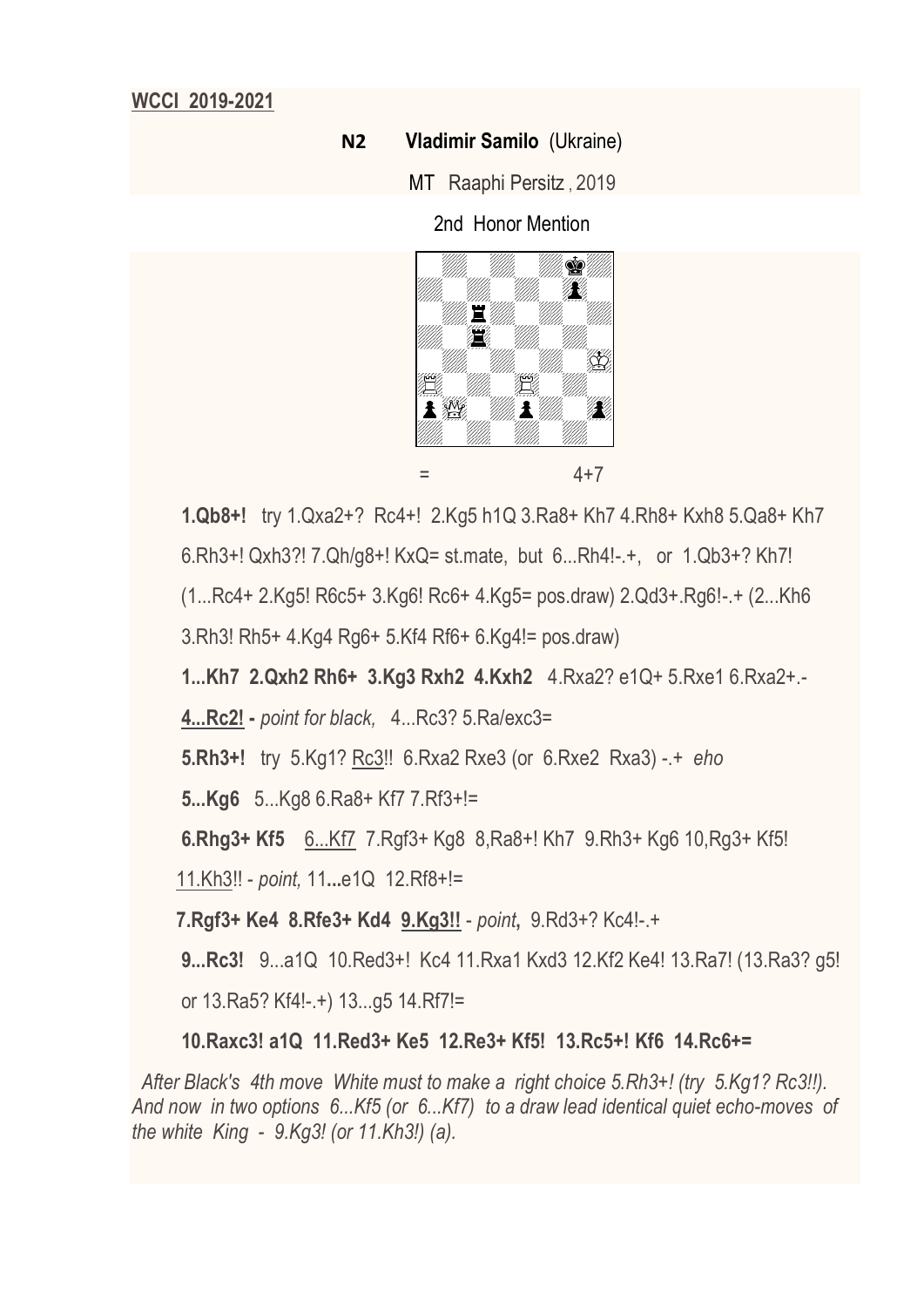.

### **N3 Vladimir Samilo** (Ukraine)

The Problemist 2021



 $=$  6+6

 **1.Nf7+!** try 1.Nc4+? Qxc4 (1...Kf6 Qb6+) 2.Qb8+ Kd5 3.Qd8+ Kc6 4.Qb6+ Kd7 . 5.Qe6+ Qxe6 6.fe+ Kd6-.+ [eg 7.Bd1 Ng4+ 8.Bxg4 Nf1+ 9.Kd3 c2 10.Kxc2 Ne3+ . 11.Kd3 Nxg4 12.e7 Nf6-.+]

**1...Qxf7** [1...Kf6 2.Qb6+=]

**2.Qb8+ Kf6 3.Qd8+** [3.Qd6+? Kg7!-.+ (3...Kg5 4.Qf4+!)]

**3...Qe7+** [3...Kg7 4.Qg5+! Kf8 5.Qd8+ Qe8+ 6.Kxe8 7.Bd1 Nxf5+ 8.Kd3=]

**4.Qxe7+ Kxe7 5.Bd1!** [5.f6+? Kxf6 6.Bd1 Ke5 7.Kd3 Ne4!-.+]

**5...Ng4+!** [5...Nxf5+ 6.Kd3 Kd6 7.Kxc3 Kc5 8.Be2!=]

**6.Bxg4** [6.Kd4? Nf2 7.Bc2 Nfe4-.+]

**6...Nf1+ 7.Kd3 c2 8.f6+!!** - *point*, try 6.Kxc2? Ne3+ 7.Kd3 Nxg4 8.Kd4 Kd6!-.+

### **8...Kxf6 9.Kxc2=**

*Choosing a piece sartifice on 1st move (theme 11WCCT) for a profitable exchange on square e7, not e6.* (a)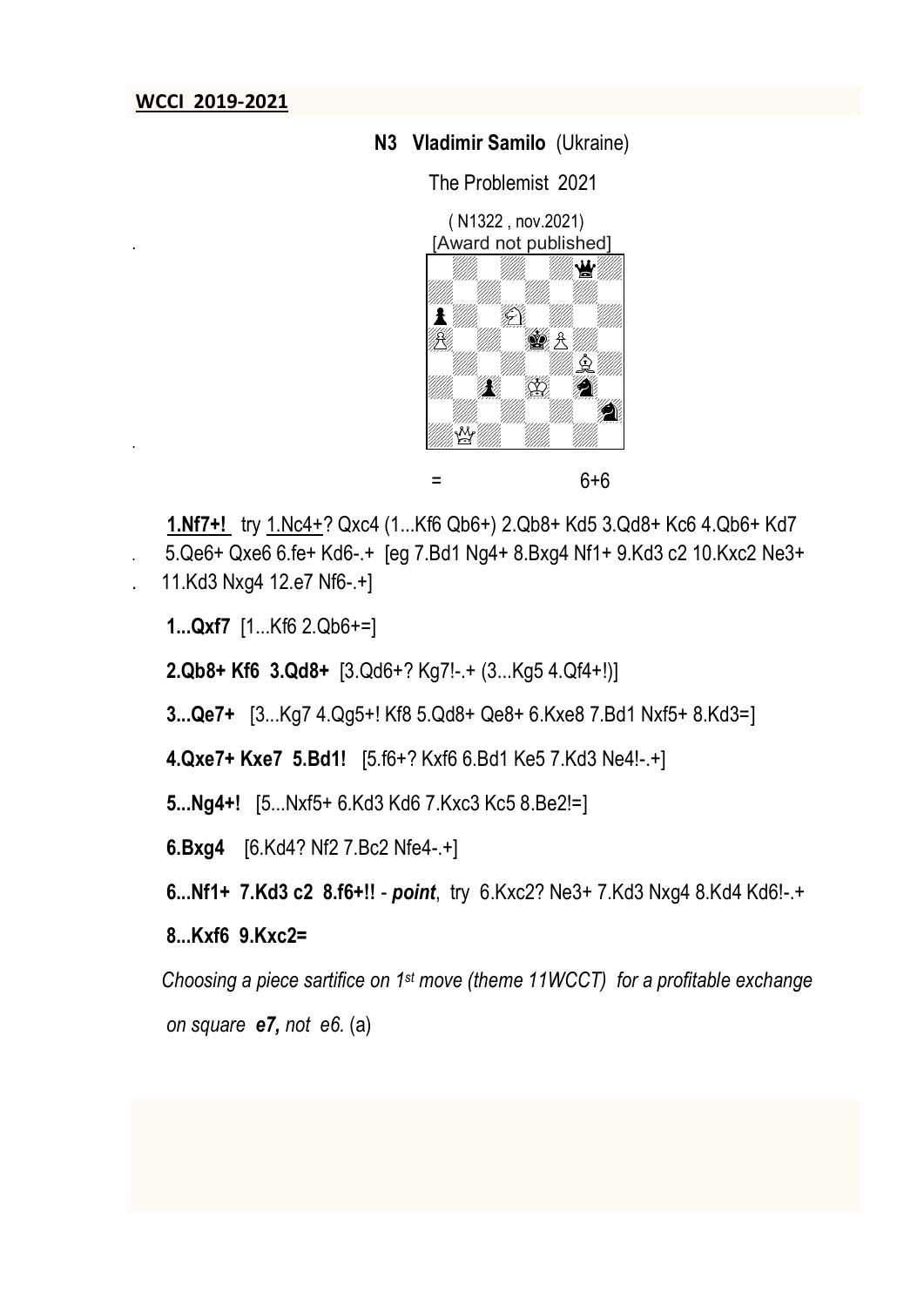#### **N4 Vladimir Samilo** (Ukraine)

MAGYAR SAKKVILAG 2021

 (MSV 5, CCXVII) . [Award not published]



+ 6+11

**1.f4+** 1.g4+? Kh6 2.hg+ Kxg5! (2…Kg7 3.Qe8! -.+) 3.Qd2+ Qf4-.+

 **1…g4+** 1…Kh6 2.fg+ Kg7 3.Qe8! h6 4.Rh8! hg 5.hg -.+

 **2.Qxg4+ Kh6 3.Rg8 Qc3+!** 3…Bf6 4.Qg5+! Bxg5 5.f(h)xg5+ Kh5 6.g4#

 **4.g3 Bf6 5.Qg5+! Bxg5 6.fg+!!** try 6.hg+? Kh5 7.Rh8 Qc8+ 8.Rxc8 Bd1 9.Rh8 (9.Rc1 Bg4+ 10.Kg2 Be6! 11.Kf3 Bd5+-.+) 9…Bg4+ 10.Kg2 Be2 11.Kf2 Bc4 12.Kf3 Bd5+! 13.Kf4?? - because **f4** blocking

 **6…Kh5 7.Rh8 Qc8+!** 7…Qxh8? 8.g4#

 **8.Rxc8 Bd1 9.Rh8!** 9.Rc1? Bg4+ 10.Kg2 Be6! 11.Kf3 Bd5+-.+

 **9… Bg4+ 10.Kg2 Be2! 11.Kf2!** 11.Rxh7+? (11.Re8? Bg4!) 11…Kg4 12.Rxf7 b3! 13.Rf4+ Kh5 14.Kh3 b2 15.Rf8 Bg4+ 16.Kg2 Be2 = pos. draw

**11…Bc4** 11…b3 12.Kxe2 b2 13.Kf3 b1Q 14.Rxh7#

 **12.Kf3 Bd5+ 13.Kf4!+.-**

*thematic choice 6.fg+!! (6.hg+?) for unblocking sguare f4, distant foresight* (a).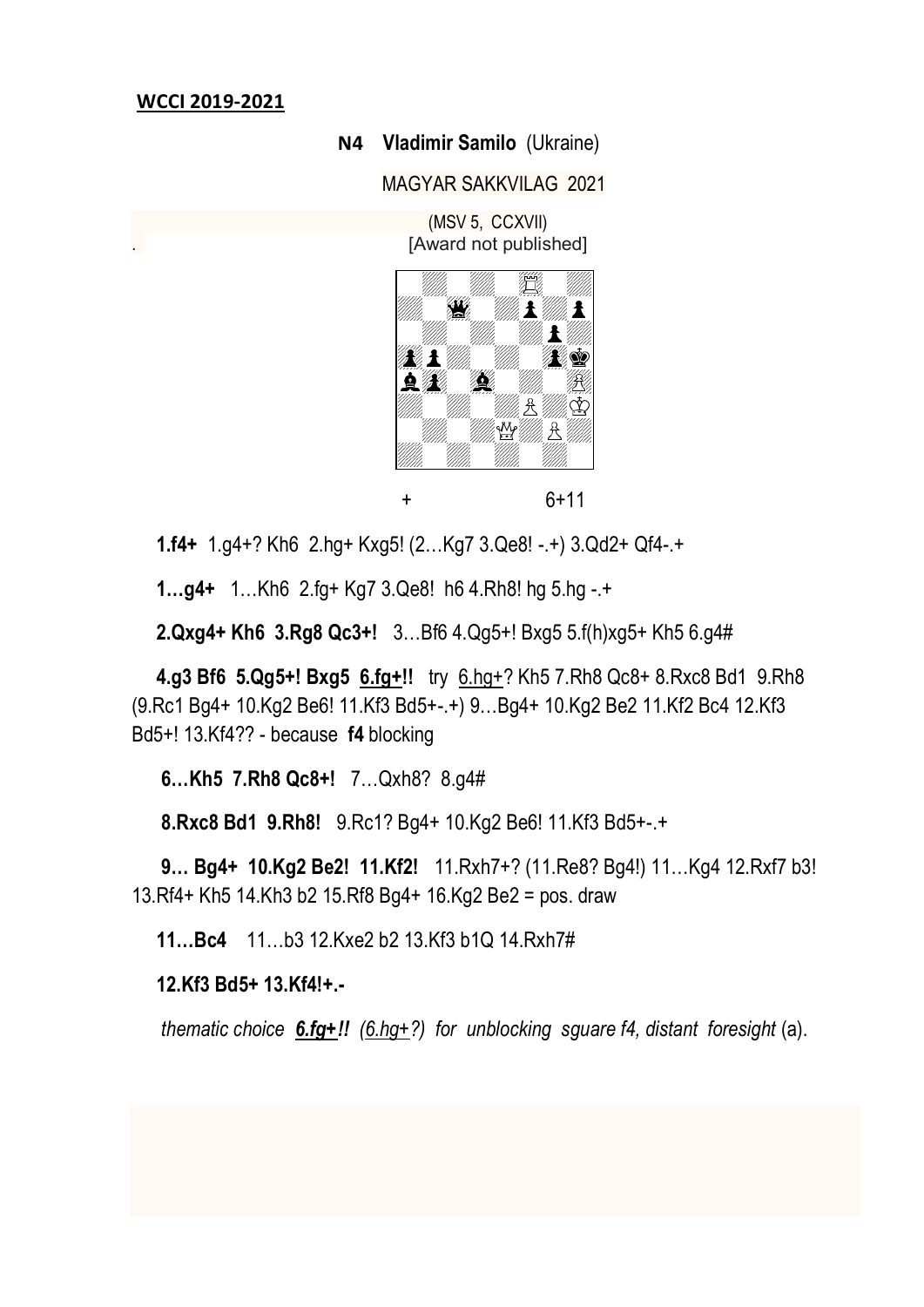**N5 Vladimir Samilo** (Ukraine)



 $=$  4+5

**1.Kg4!** [ try 1.Kxg3? Kb6 2.Kg4 Kc5!? 3.Kf5 Kd4! 4.Ke6! (4.g4? e4-.+) 4...e4 5.Kd7! e3 6.Kxc7 e2 7.Kd7!! e1Q 8.c7=, but 2...Kxc6! 3.Kf5 Kd6! (3...Kd5? 4.g4! e4 5.g5 e3 6.g6 e2 7.g7 e1Q 8.g8Q+!=) 4.g4 c5 5.g5 c4 6.g6 Ke7! -.+]

**1...Kb6 2.Kf5 Kxc6 3.Kxe5 Kc5** [3...Kb5 4.Kf4! c5 5.Kxg3 Kc4 6.Kf2!=, ( try 6.Kf3? Kd3! 7.g4 c4 8.g5 c3 9.g6 c2 10.g7 c1Q 11.g8Q Qf1!+ -.+)]

**4.Kf4! Kd4 5.Kxg3 Ke3!** [ 5...c5 6.Kf2!=, ( try 6.Kf3? Kd3! 7.g4 c4 8.g5 c3 9.g6 c2 10.g7 c1Q 11.g8Q Qf1+-.+)]

**6.Kh2!** [try 6.Kh3? c5 7.g4 c4 8.g5 c3 9.g6 c2 10.g7 c1Q 11.g8Q Qh1+-.+]

**6...a4!** [6...c5 (6...Kf4 7.Kg1!=) 7.g4 c4 8.g5 c3 9.g6 c2 10.g7 c1Q 11.g8Q+.-]

**7.g4!** [7.g3? Kf3! 8.Kh3 (8.Kg1 Kxg3) 8...c5-.+]

**7...Kf4 8.Kh3!! -** *point* [8.Kg2? Kxg4 9.Kf2 Kf4!-.+]

**8...c5 9.g5! Kxg5 10.Kg3!** [try 10.Kg2? Kg4! 11.Kf2 Kf4 12.Ke2 Ke4 13.Kd2 Kd4 14.Kc2 Ke3!! (14...Kc4? 15.Kd2! Kb4 16.Kc2 Ka3 17.Kb1 c4 18.Ka1=]

**10...Kf5 11.Kf3** [11.Kf2? Kf4!-.+]

# **11...Ke5 12.Ke3 Kd5 13.Kd3=**

*struggle for position between white and black kings, refusal to capture pawn by wK on the 1st move (1.Kg4!) and by bK (2…Kc5?!), switchback of wK (8.Kh3!!), in tries a mutual excelsior of pawns wPg2 and bPc7* (a).